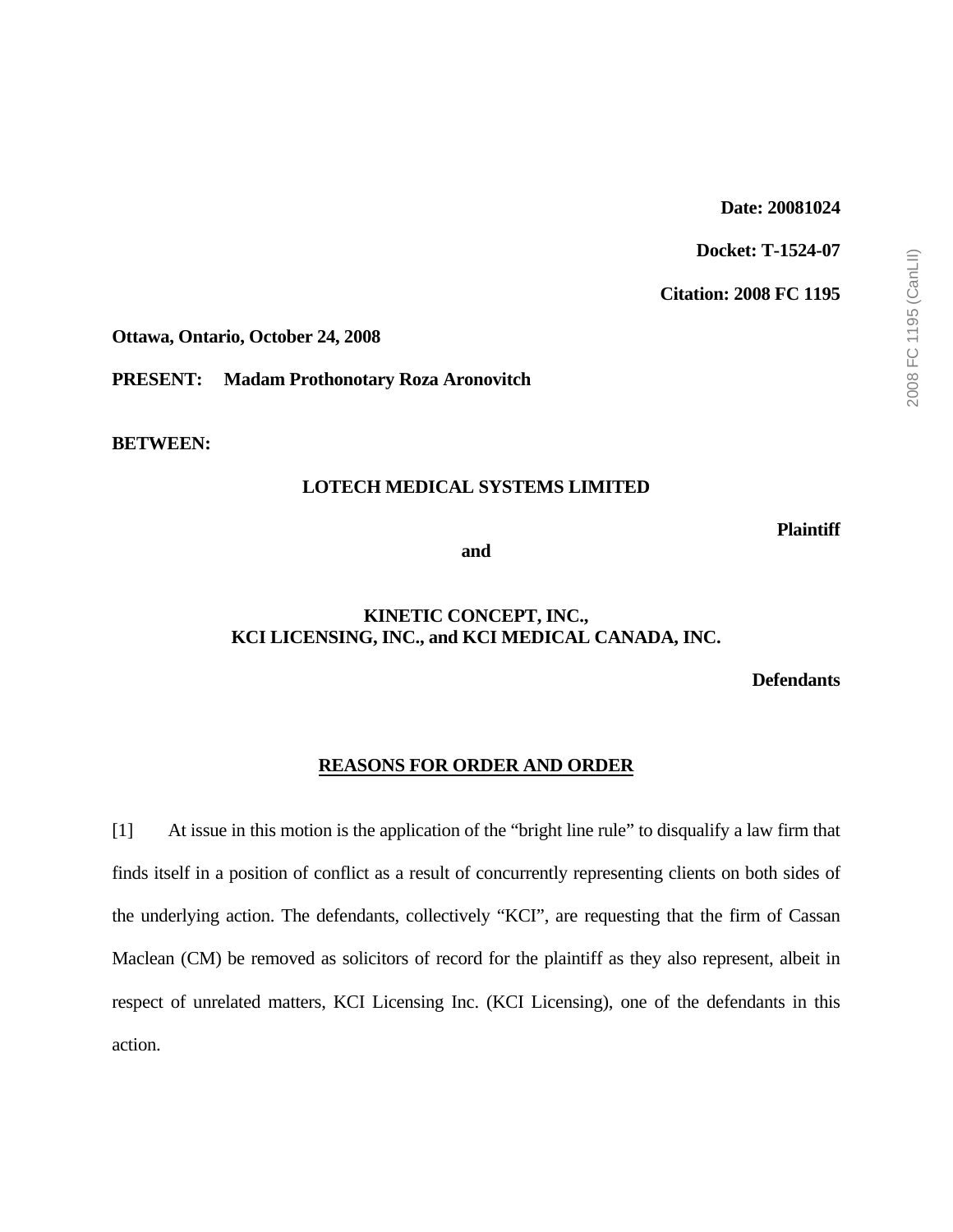[2] For the reasons that follow I will grant the motion. I find that the bright line rule is applicable in the present case and requires that Cassan Maclean be removed as solicitors of record.

#### **The Facts**

[3] The defendants are related companies. Their evidence on this motion is by way of the affidavit of Nadeem G. Bridi (Bridi), Associate General Counsel of the parent company, Kinetic Concepts Inc. Bridi is one of the in-house counsel responsible for this action on behalf of the defendants collectively.

[4] The plaintiff, for its part, relies on the affidavit of Bryan Weissenboeck (Weissenboeck), a junior associate at Cassan Maclean. KCI has objected to Weissenboeck's evidence as being in violation of Rule 82 of the *Federal Courts Rules* and constituting inadmissible hearsay evidence. I will deal with these objections below.

[5] I begin with the following facts that are undisputed and set the background for the motion. The plaintiff, LoTech Medical Systems Limited (LoTech) and KCI Licensing are current clients of Cassan Maclean. LoTech's relationship with the firm began in approximately 1997. KCI Licensing's relationship with Cassan Maclean is more recent, dating from 2001. Until the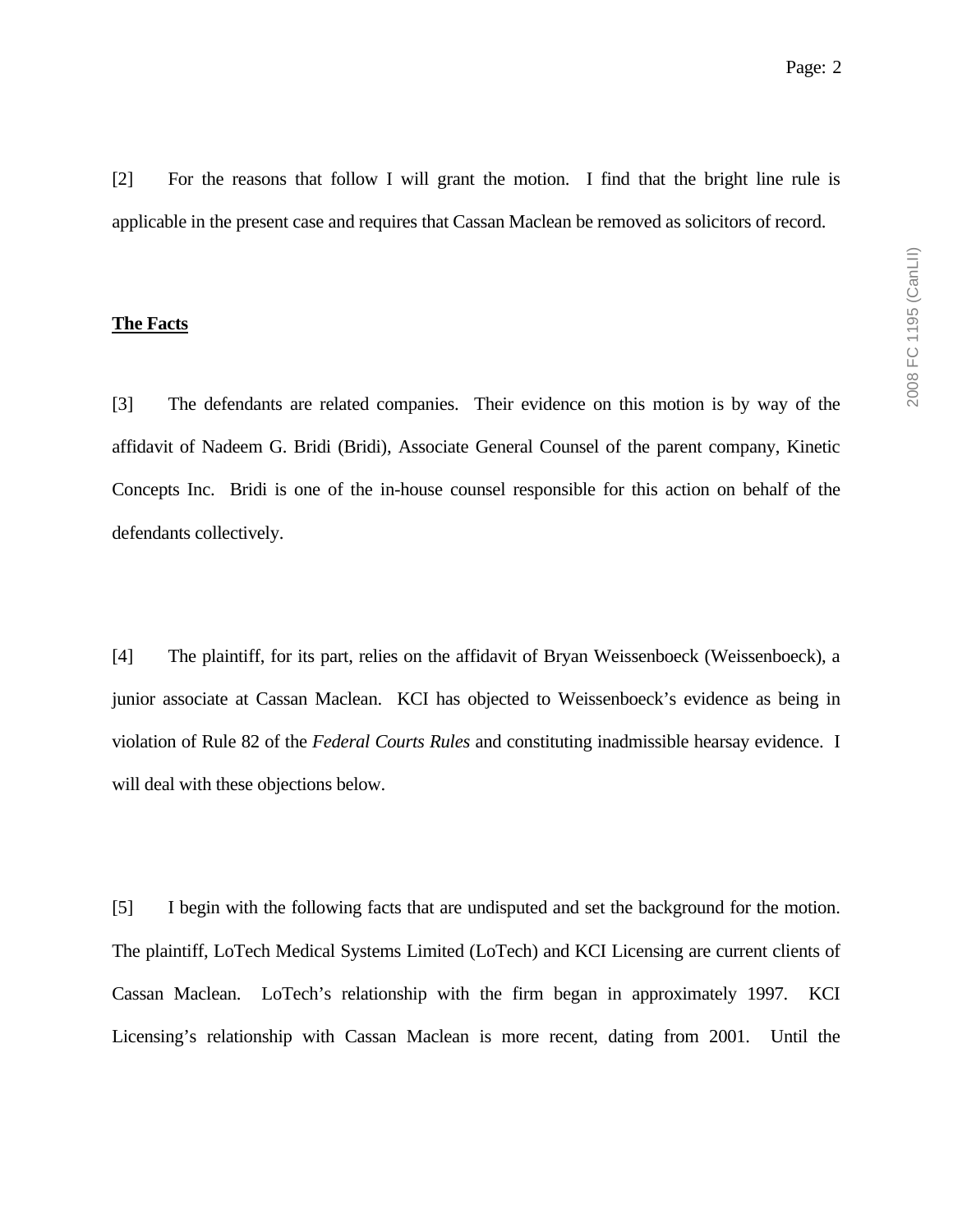commencement of the underlying litigation, Cassan Maclean has acted as patent agents for both clients.

[6] LoTech commenced this action on August 17, 2007, alleging that the defendants have infringed Canadian Patent No. 2,197,434 ('434) that relates to a cushioning device for seats or matresses. The statement of claim was filed on behalf of the plaintiff LoTech by its solicitor, Lynn S. Cassan, of Cassan Maclean, and served on KCI on September 26, 2007.

[7] On November 21, 2007, before KCI had filed its statement of defence, the parties entered into settlement discussions in which Cassan Maclean was not involved. The parties agreed that the defendants would not file statements of defence while the settlement talk were ongoing.

[8] Bridi's evidence is that he became aware of the fact that KCI Licensing was a client of Cassan Maclean during the settlement discussions. The discussions concluded without result, and thereafter in February 2008, Bridi instructed counsel for KCI to advise the plaintiff of the conflict. On March 4, 2008, defendants' counsel wrote to Cassan Maclean to raise the issue of conflict and require that LoTech retain new counsel to prosecute this action.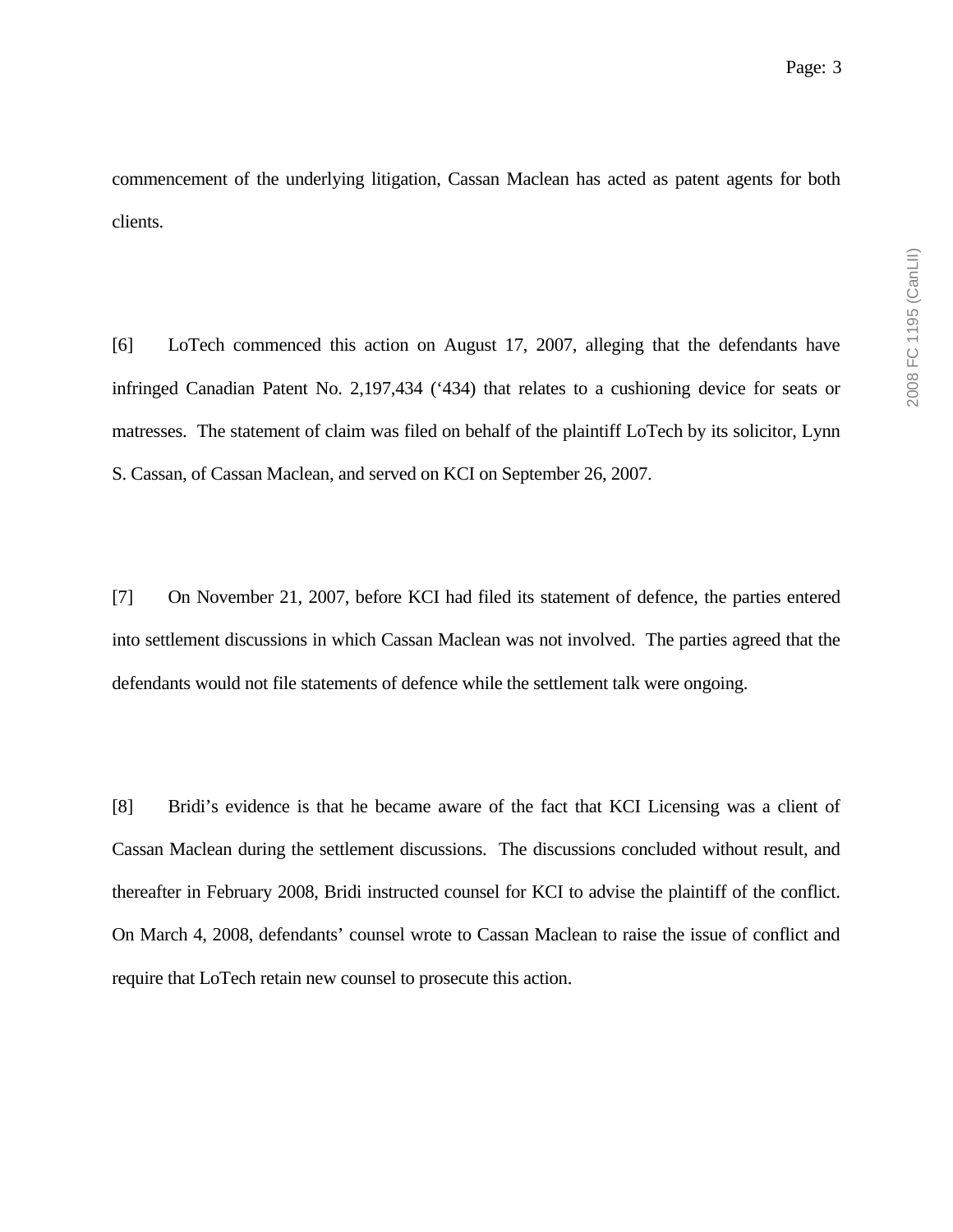[9] The plaintiff did not respond to the invitation. The issue was raised again during status review, which resulted in the action being continued as a specially managed proceeding with a direction to the defendants to file the present motion.

[10] In addition to a number of patents referred to in the letter of March 4, Cassan Maclean is also currently agent of record for the defendant KCI Licensing in connection with two other Canadian patent applications and were, until January 2008, agent of record on a third patent application, the '724. There is no dispute that Cassan Maclean's work on the above referenced patent applications was ongoing at the time that this action was commenced and, save for the '724 application, remains ongoing.

[11] Bridi says that Cassan Maclean did not seek KCI Licensing's consent to act for the plaintiff in this suit, and that, in any event, the defendant would not have consented to have the firm act against it. Notwithstanding the fact that Cassan Maclean is representing the plaintiff, the defendant maintains that it has found Cassan Maclean to be capable counsel. Having retained the firm since 2001, for intellectual property matters, and in light of the law firm's acquaintance with its intellectual property business, KCI Licensing maintains that it should not now be put to the cost and inconvenience of retaining new counsel for its patent applications.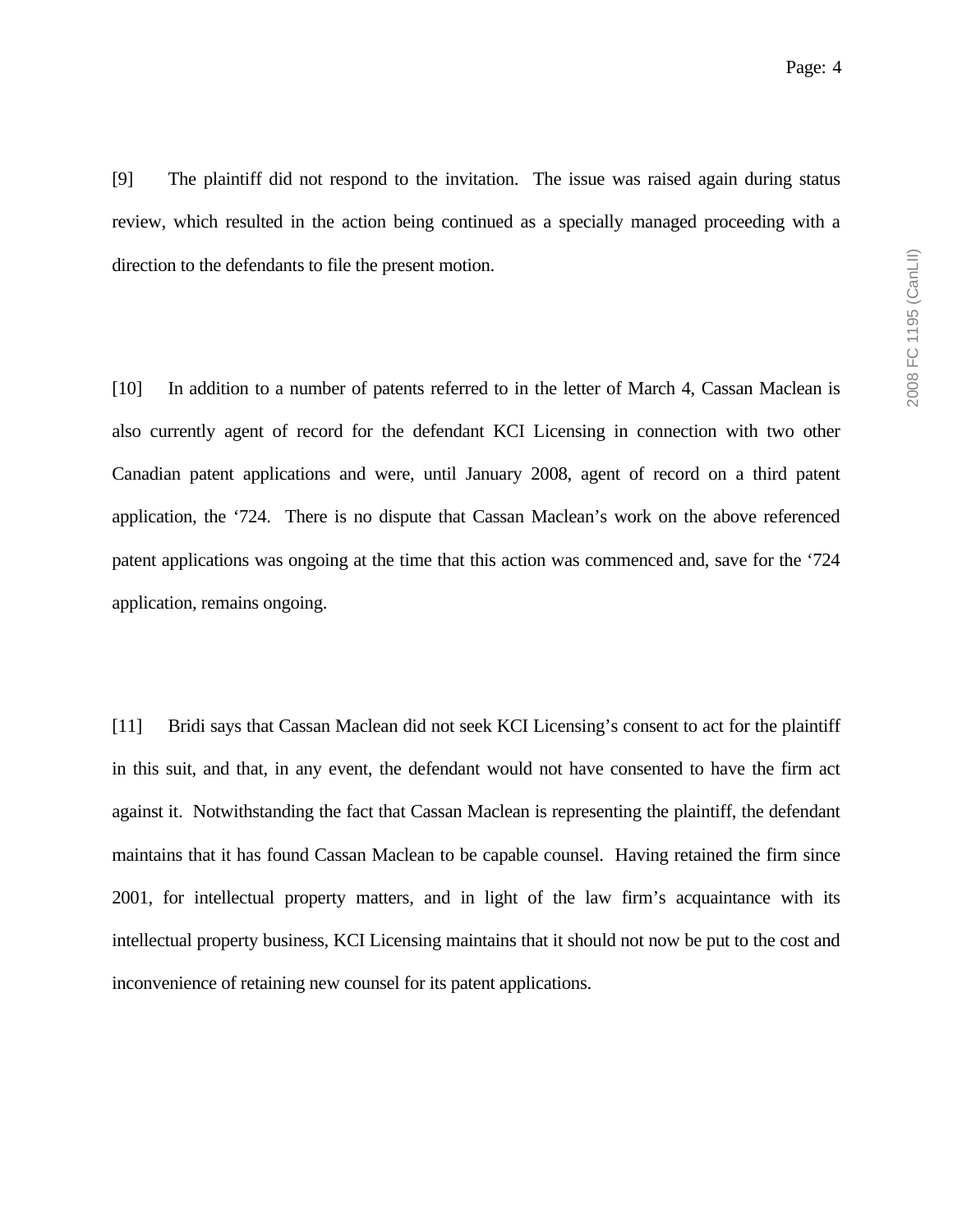[12] The defendants deny the statements made by the plaintiff in its submissions on status review to the effect that the defendants have made a "calculated effort" to create a conflict of interest in order to serve their advantage in this case by "tying up" the field of experienced patent firms.

[13] Bridi explains that due to the innovative nature of its businesses, KCI is the owner, or applicant of approximately forty Canadian trademarks and forty five Canadian patents. At various points since 1987, KCI has employed twelve law firms in Canada in respect of its intellectual property matters.

[14] KCI points out that LoTech itself has used four firms for the prosecution and maintenance of the '434 patent, and that Stephen Gates (Gates), LoTech's principal, has previously used different counsel in litigation against KCI involving the very patent at issue in this proceeding. According to the defendants, Gates has once before "chosen" to be represented by counsel also representing KCI. Gates had retained Ridout & Maybee LLP, who also act for KCI, and had voluntarily removed themselves from the record when the conflict was brought to their attention.

[15] For the plaintiff, the Weissenboeck affidavit includes, as an attachment, a letter from Gates, dated June 18, 2008, addressed to Lynn Cassan. In essence, the letter expresses LoTech's objections to having Cassan Maclean removed from the file. There are three paragraphs in Weissenboeck's affidavit that essentially relate the contents of the Gates letter. They go to Gates'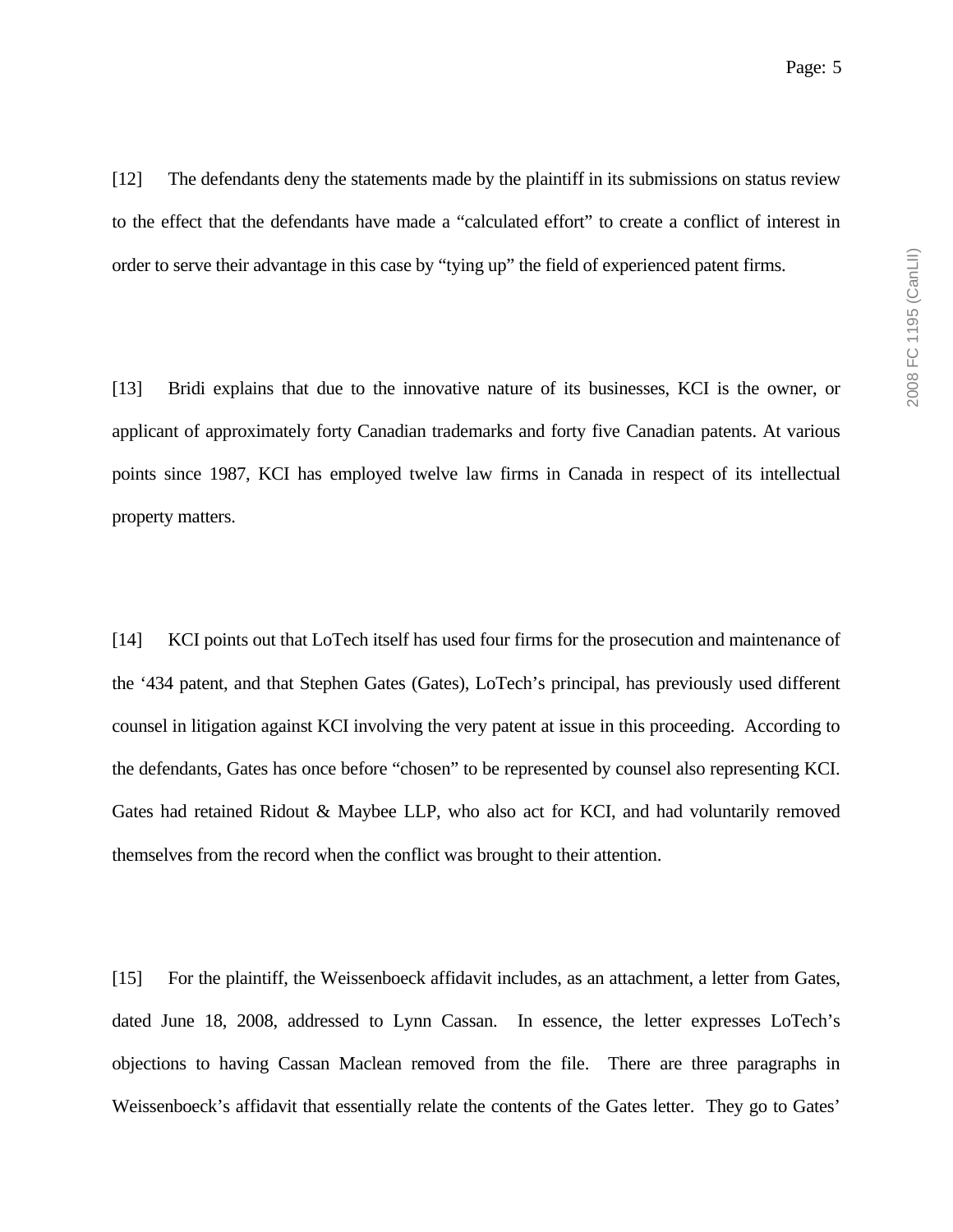longstanding relationship with Cassan Maclean, refer to Gates' complaint that KCI is tying up most of Ottawa's firms that do patent litigations thereby limiting his ability to have competent patent counsel, and express Gates' appreciation for being represented by Cassan Maclean, whom he is said to find efficient and reasonable in its fees compared with larger firms.

[16] In addition, Weissenboeck attests to searches that he conducted that indicate that the three defendants together have a total of fifty three published Canadian applications or patents. He names the eleven different firms that are retained by the defendants as agents of record for the fifty three published applications.

[17] Having reviewed the files, Weissenboeck describes the precise work performed by CM for KCI Licensing on its outstanding patent applications. He makes the point that the work done by his firm for KCI Licensing has been "overstated" by the defendants, and that, in any event, the work to date has been in respect of technologies unrelated to LoTech's patent at issue in this proceeding. He further states that he has found no document or correspondence from Kinetic Concepts, or its related companies, that include confidential information that could be relevant to the plaintiff's action against KCI.

[18] Finally, Weissenboeck recounts that, pursuant to the instructions of the defendants' in-house patent department, one of KCI Licensing's patents was transferred from CM to the firm of Borden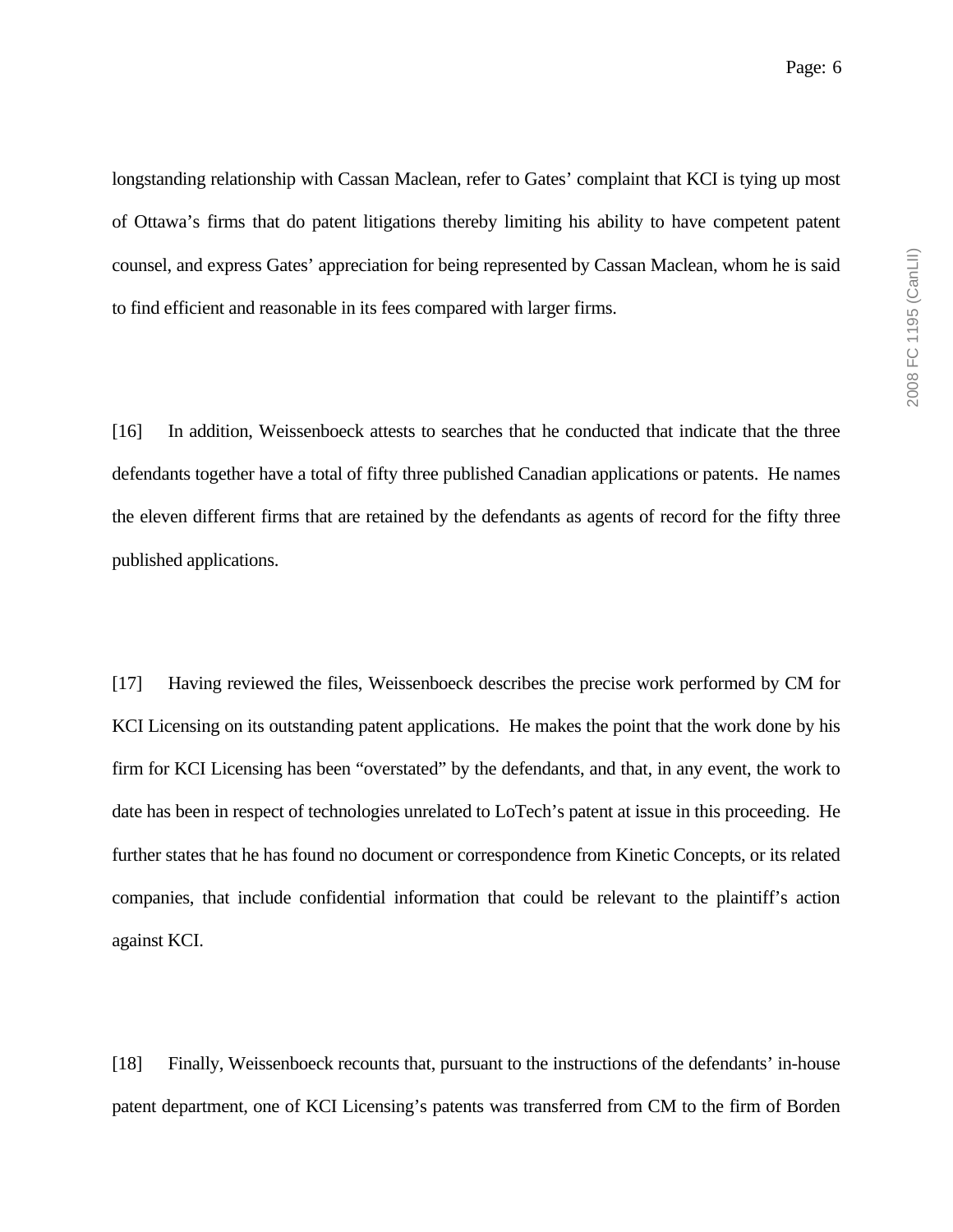Ladner Gervais LLP (BLG) on 25 January 2008. Weissenboeck says that Cassan Maclean assumed that KCI Licensing's three other related divisional applications would also be transferred to BLG. Based on his experience, and the information he obtained while working in the area of patent law, Weissenboeck believes that it would be more prudent from a prosecution standpoint for the four related files to be handled together since they contain closely related subject matter. He notes however that KCI did not transfer the work to BLG, as expected.

#### **Admissibility and Weight to be Given to Weissenboeck Affidavit**

[19] The defendants challenge the plaintiff's evidence as improper and in violation of Rule 82 of the *Federal Courts Rules*. The Rule provides that, without leave of the Court, a solicitor<sup>1</sup> may not depose to an affidavit and at the same time present argument to the Court based on that affidavit.

[20] KCI contends that the entire affidavit should be disregarded and given no weight. In the alternative, the Court is requested to disregard as inadmissible hearsay evidence, those paragraphs that make reference to the Gates letter, as well as Weissenboeck's considered opinion as to what is current or common practice in the area of patent prosecutions.

[21] The plaintiff, for its part, makes the following points. The evidence proffered by the junior associate is not contentious and does not go to the heart of the motion. In substance, the evidence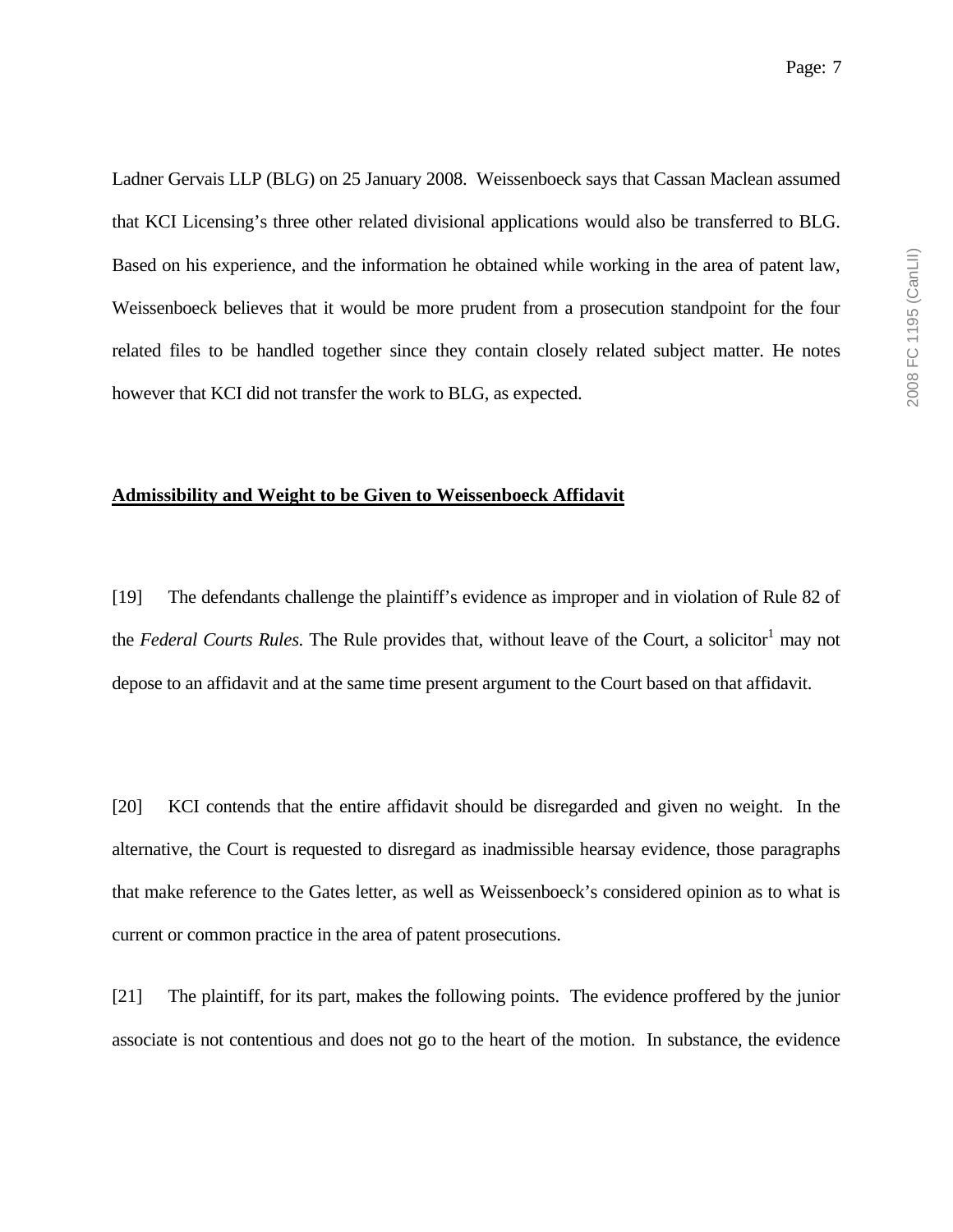goes to show that the work done by Cassan Maclean for KCI Licensing is in respect of unrelated patent applications. Weissenboeck's evidence is proper and necessary in that regard, as only counsel at the firm is able to review and provide a first hand account of the work performed by the firm in the various files.

[22] Ms. Cassan, on behalf of the plaintiff, accepts that it would have been preferable for Gates to swear an affidavit and make himself available for cross-examination in Canada. She argues however, that the Court ought to take into consideration that, in so doing, LoTech would have had to incur significant costs and that such costs are material for a "small entity" such as the plaintiff.

[23] In *Cross-Canada Auto Body Supply (Windsor) Ltd. v. Hyundai Auto Canada*, 2006 FCA 133, (*Hyundai*) Justice Sexton of the Federal Court of the Appeal, in construing Rule 82 observed at paragraph 4:

There can be no hard and fast rule, but it does seem to us that it is not good practice for a law firm to cause its employees to act as investigators for the purpose of having them later give opinion evidence on the most crucial issues in the case. This is especially true where, as in this case, there is no evidence from any non-employee of the firm on these crucial issues…..

[24] The admonition of the Federal Court of Appeal that affidavits by solicitors are "not good practice," in my view, takes on heightened significance in the context of a motion to remove

 $\frac{1}{1}$  Interpreted to include the solicitor's law firm: See *Cross-Canada Auto Body Supply (Windsor) Limited v. Hyundai Auto Canada,* 2005 FCA 1254 at para. 13 (per von Finkenstein J.); *Bojangles' International, LLC v. Bojangles Café Ltd.*, 2005 FC 272 at para. 10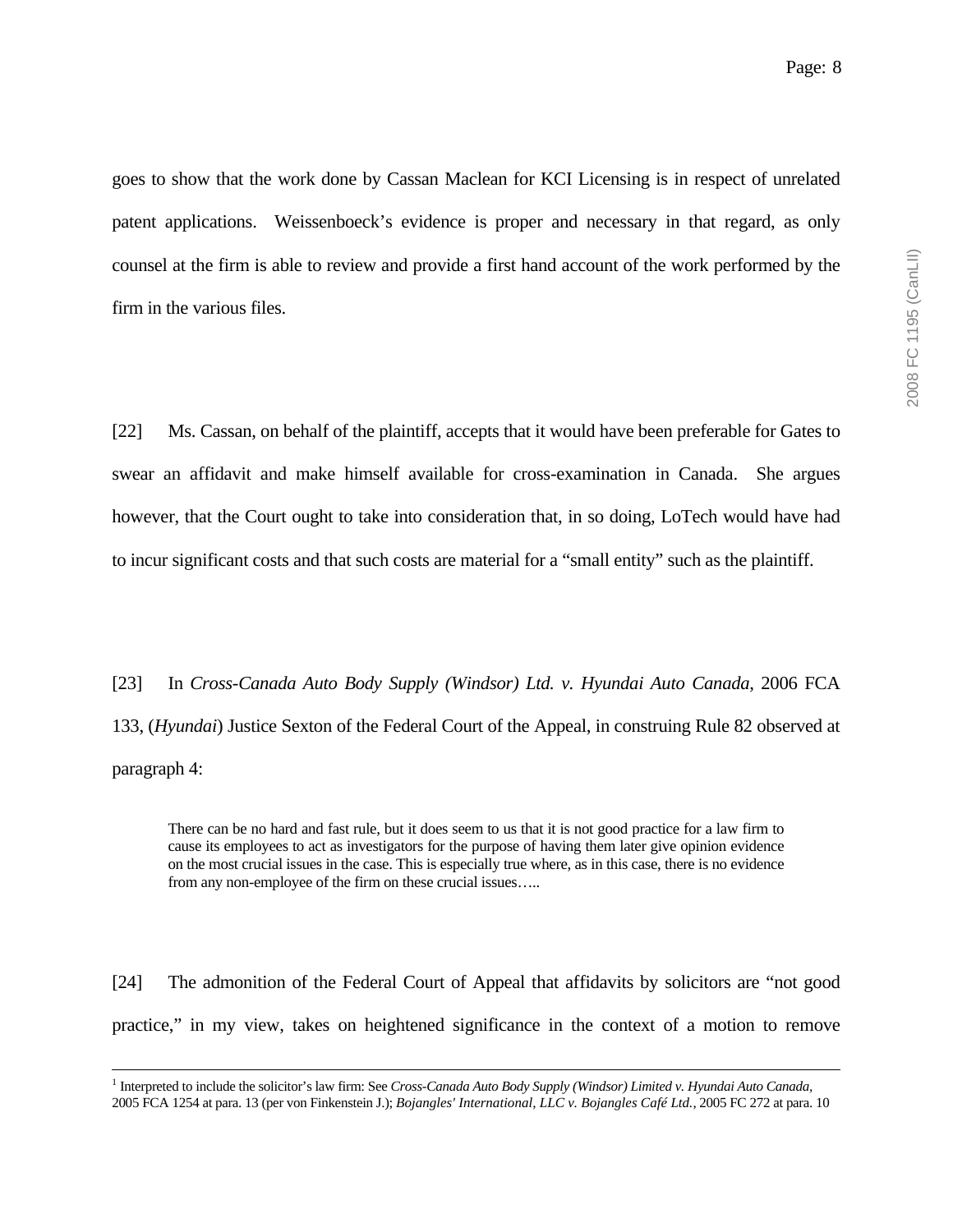counsel on account of conflict. The fact that only a lawyer of the firm that is sought to be removed would have personal knowledge of the work done by the firm on behalf of a client is among the reasons that such motions are ordinarily, and I would suggest appropriately, argued by independent counsel.

[25] Weissenboeck's evidence that purports to convey Gates' views as expressed in his letter to Ms. Cassan, is clearly hearsay evidence. There is no evidence or proper explanation as to why the best evidence, that of Gates himself, was not available. Weissenboeck's evidence is prejudicial as no meaningful cross-examination can be had on it. It is therefore inadmissible, and will be given no weight in support of the plaintiff's submissions.

[26] As to Weissenboeck's opinion regarding the conduct of patent prosecutions, he has admitted on cross-examination to having limited experience in the field, and to having based his views regarding the transfer of patent applications on information provided to him as to what is common practice. This evidence, as well, is entitled to no weight.

[27] There are other elements of Weissenboeck's evidence that are not controversial and do not go to the heart of the dispute. I see no reason, therefore, to reject the entire affidavit. Other facts, such as the number of firms retained by the defendants, the nature of work done by the firm on

(per Hargrave, Proth.).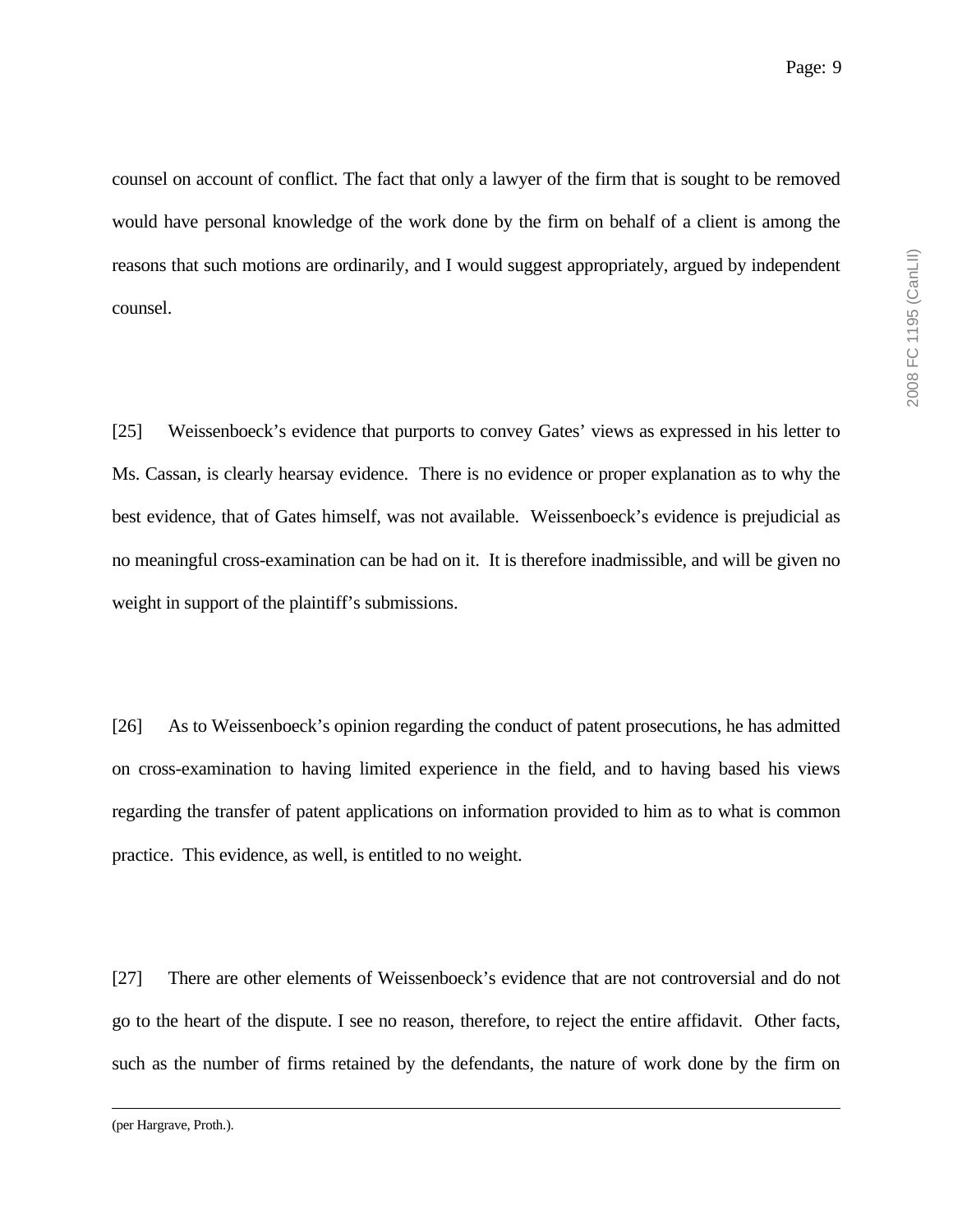behalf of KCI, or that it is in respect of unrelated matters, are either not disputed or, in my view, inconsequential.

#### **The Position of the Parties**

[28] It is uncontested that Cassan Maclean, at all relevant times, has represented both the plaintiff and the defendant KCI Licensing, and continues to do so. It is also common ground between the parties that this case does not involve or raise any concern regarding the possession or use of confidential information.

[29] These facts take the matter outside the factual context considered by the Court in *MacDonald Estate v. Martin*, [1990] 3 S.C.R. 1235 (*MacDonald Estate*) and bring it squarely within the principles enunciated in the more recent decision of the Supreme Court in *R. v. Neil*, 2002 SCC 70, [2002] 3 S.C.R. 631 (*Neil*). Indeed it is the defendants' position that this case falls to be decided wholly by the application of the "bright line" test enunciated by Justice Binnie in *Neil*. They rely as well on Rule 2.054 of the *Ontario Rules of Professional Conduct* to say that Cassan Maclean must be removed.

[30] LoTech, for its part, sees this motion as strategic on the part of the defendants, and as essentially having to do with litigation funding in cases, such as the present instance, where parties are of unequal means. LoTech argues that the facts do not disclose a conflict of interest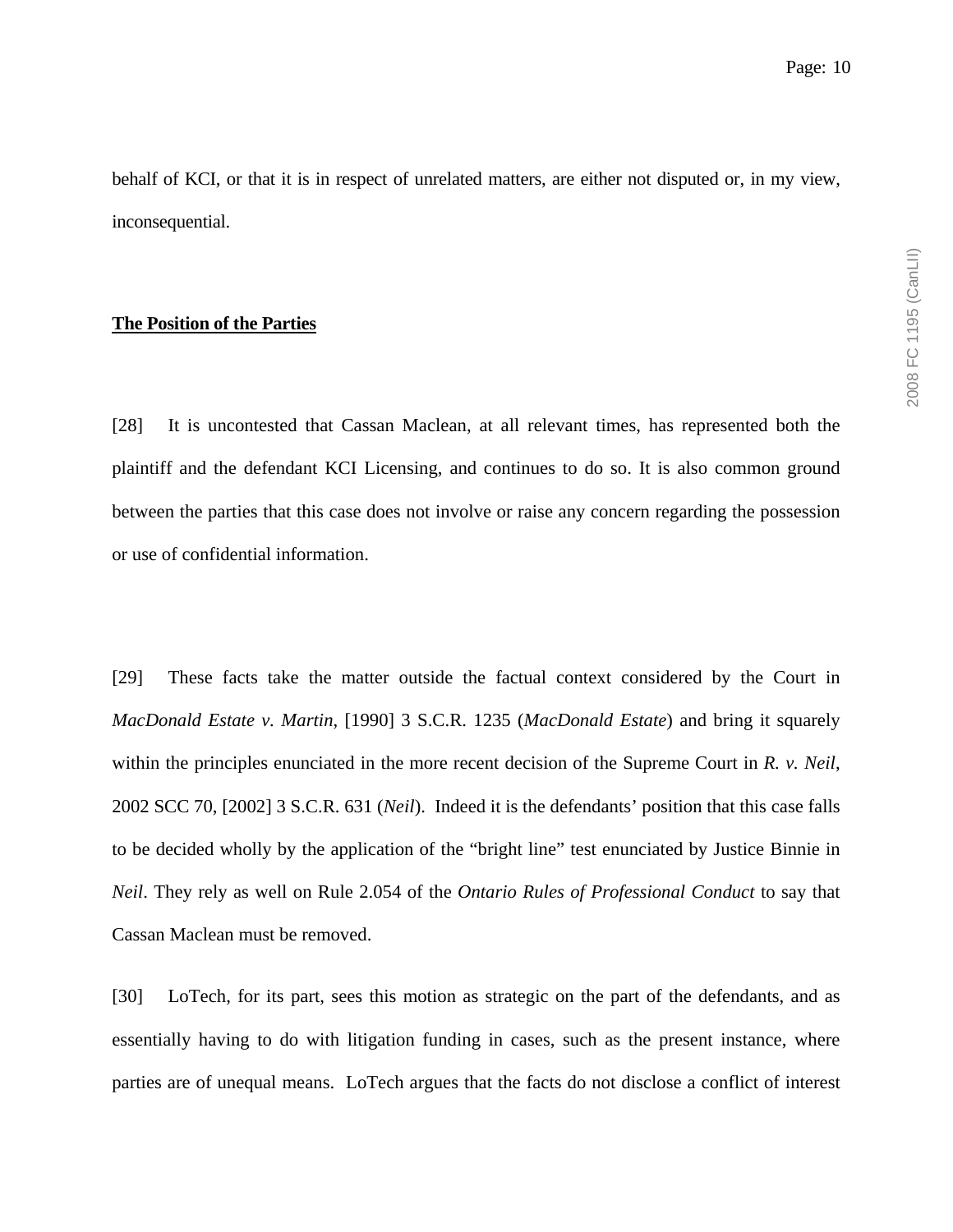*per se*, that the work of CM on the unrelated pending patent application does not give rise to a "full meaningful relationship," and that the "bright line" rule being asserted by the defendants does not contemplate patent agency work.

[31] The latter contention, in essence, is that a large company such as KCI may have dozens or more patent applications that may be handled by numerous firms that do patent agency and patent law. If the Court were to strictly apply the bright line rule in such cases it would open the door for large companies to retain a multiplicity of patent firms over the course of the years, essentially tying up the field to the detriment of small entities that would thereby see their choice of counsel severely restricted.

[32] Ms. Cassan says that she does not advocate that Cassan Maclean should be able to act for both clients. However, to secure a just outcome, she urges that the Court ought not to apply the bright line rule rigidly, without first engaging in a balancing of the parties' interests. She places on one side of the balance the fact that the plaintiff, the party who can least afford it, stands to be denied his choice of counsel that he has relied upon for the past 10 years with the attendant costs and hardship of finding new counsel, and on the other side, the defendants who, with ease and minimal cost, can transfer their work to one of their other counsel, as they have already done in January of this year.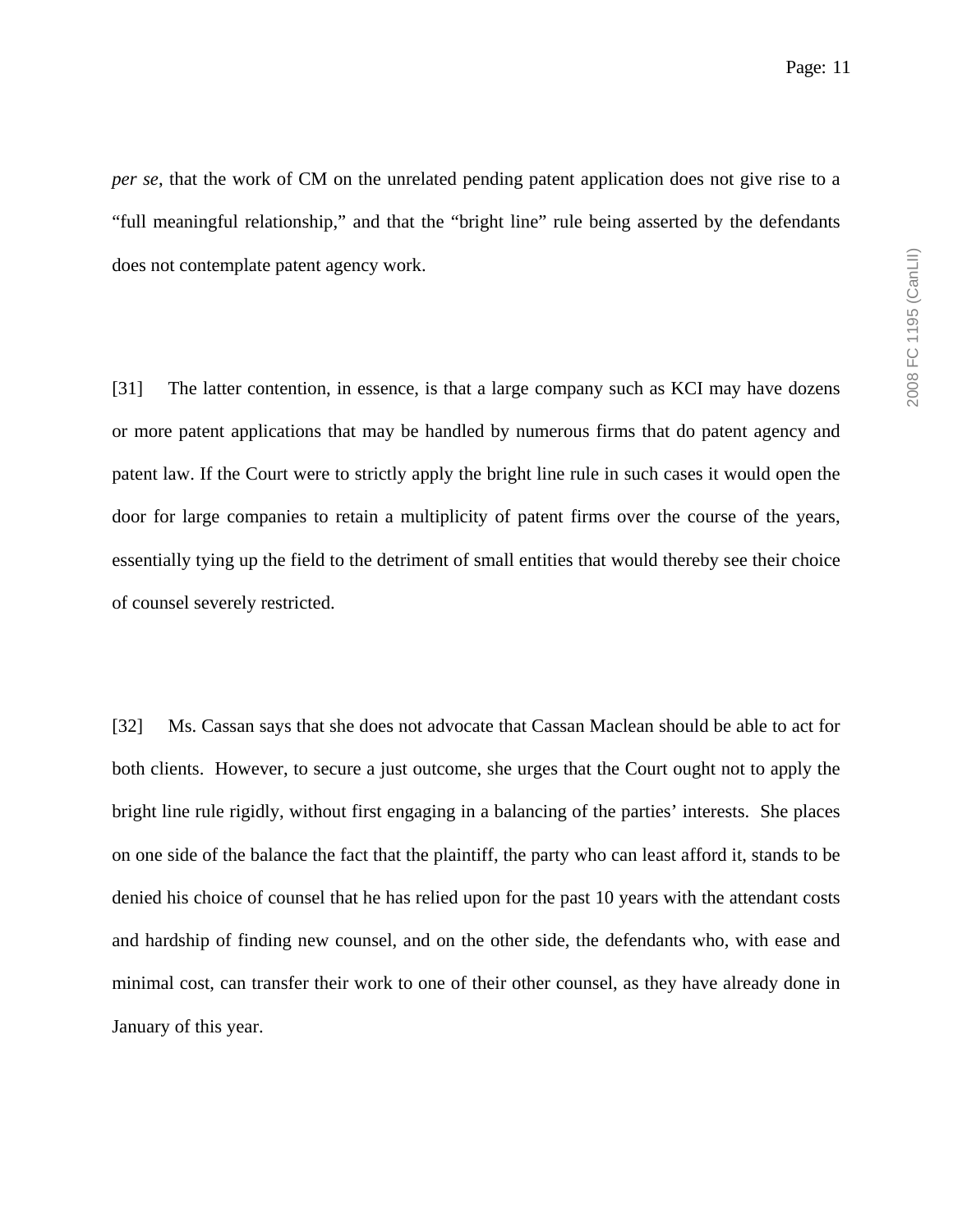#### **The Applicable Law**

[33] It is settled law that the Courts play an important supervisory function in ensuring that lawyers avoid conflicts of interest. In *MacDonald Estate*, Justice Sopkina confirmed the inherent jurisdiction of the Courts to remove solicitors who have such a conflict from the record. Their jurisdiction stems from the fact that lawyers are officers of the Court and their conduct which may affect the administration of justice is subject to this supervisory jurisdiction.<sup>2</sup> The Court pointed out in the same case that while not bound by ethical rules set by the provincial bar associations, Courts may look to such sources for guidance in determining the proper standards of conduct for lawyers.<sup>3</sup>

[34] Rule 2.04 of the Ontario *Rules of Professional Conduct* (*Rules of Conduct*) under the heading "Avoidance of Conflicts of Interest", states in relevant part that:

(2) A lawyer shall not advise or represent more than one side of a dispute.

(3) A lawyer shall not act or continue to act in a matter when there is or is likely to be a conflicting interest unless, after disclosure adequate to make an informed decision, the client or prospective client consents.

[35] Rule 2.09(7) of the *Rules of Conduct* provides that a lawyer must withdraw if it becomes clear that the lawyer's continued employment will lead to a breach of the *Rules of Conduct*.

<sup>…</sup> 

<sup>2</sup> *MacDonald Estate*, at 1245-46. 3 *Ibid.*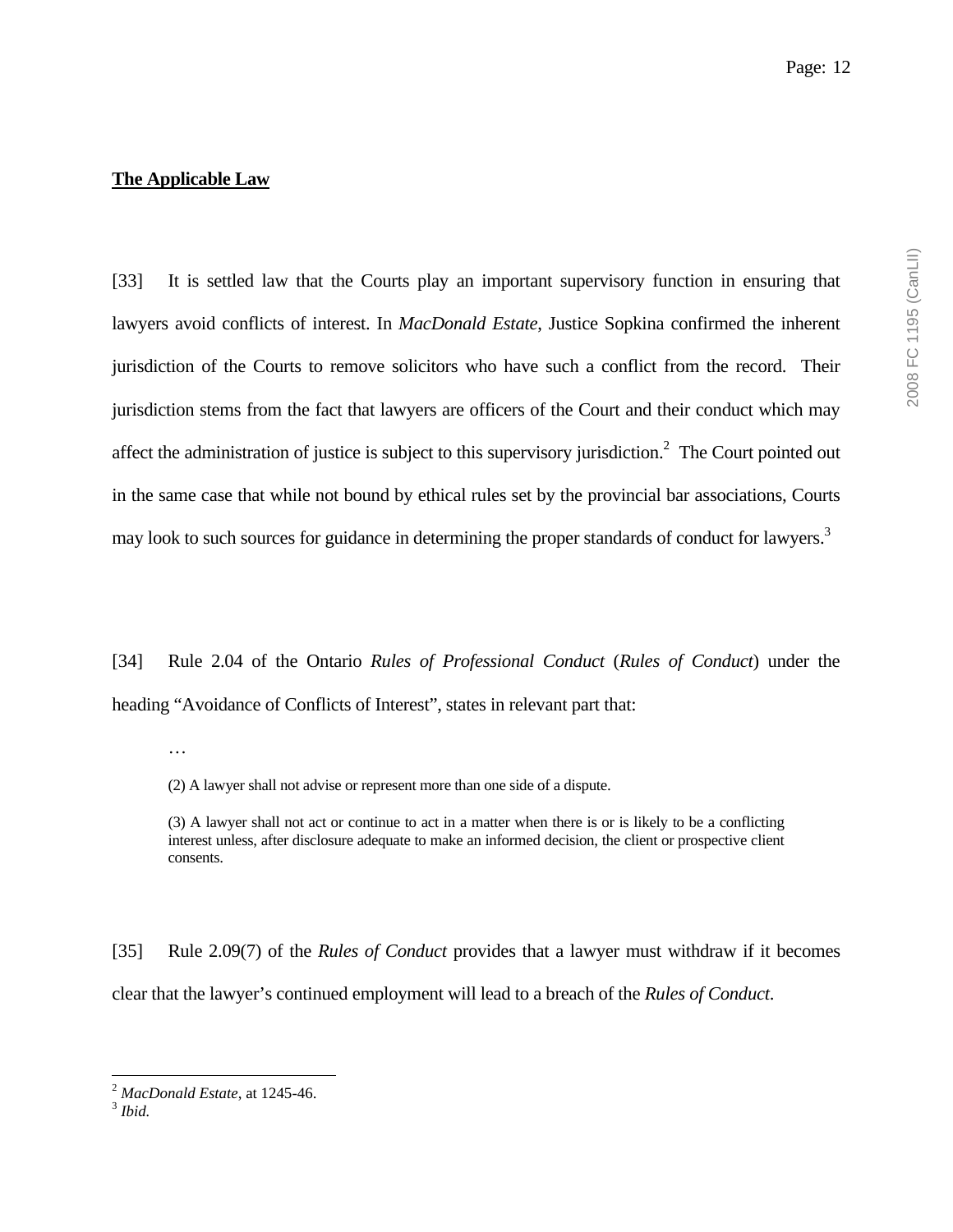[36] The scope of a solicitor's obligations in the present circumstances, that is, to an existing client, is fully canvassed in *Neil*. The duty of loyalty to a current client is said to comprise dedication to the client's case, avoidance of conflict, candour and good faith. It is described as essential to maintaining the litigant's as well as the public's confidence in the integrity of the administration of justice. The litigant must be assured of his lawyer's "undivided loyalty" leaving "no room for doubt" as to counsel's full dedication to the client's case.<sup>4</sup>

[37] In most cases of conflict, Courts are asked to intervene on behalf of a *former* client, where the possession and use of confidential information is at issue. This case concerns mandates from current clients. The duty of loyalty to a *current* client is more comprehensive and "includes a much broader principle of avoidance of conflict of interest, in which confidential information may or may not play a role."<sup>5</sup>

[38] Lord Millet, quoted with approbation in *Neil*, points out that the disqualification of counsel serving current clients that are adverse in interest is due solely to the conflict inherent in the situation, having nothing to do with confidential information:

…a fiduciary cannot act at the same time for and against the same client and the firm is in no better position. A man cannot without the consent of both clients act for one client while his partner is acting for another in the opposite interest. His disqualification has nothing to do with the

<sup>4</sup> *Neil*, at para 12. 5 *Ibid.* at para. 17.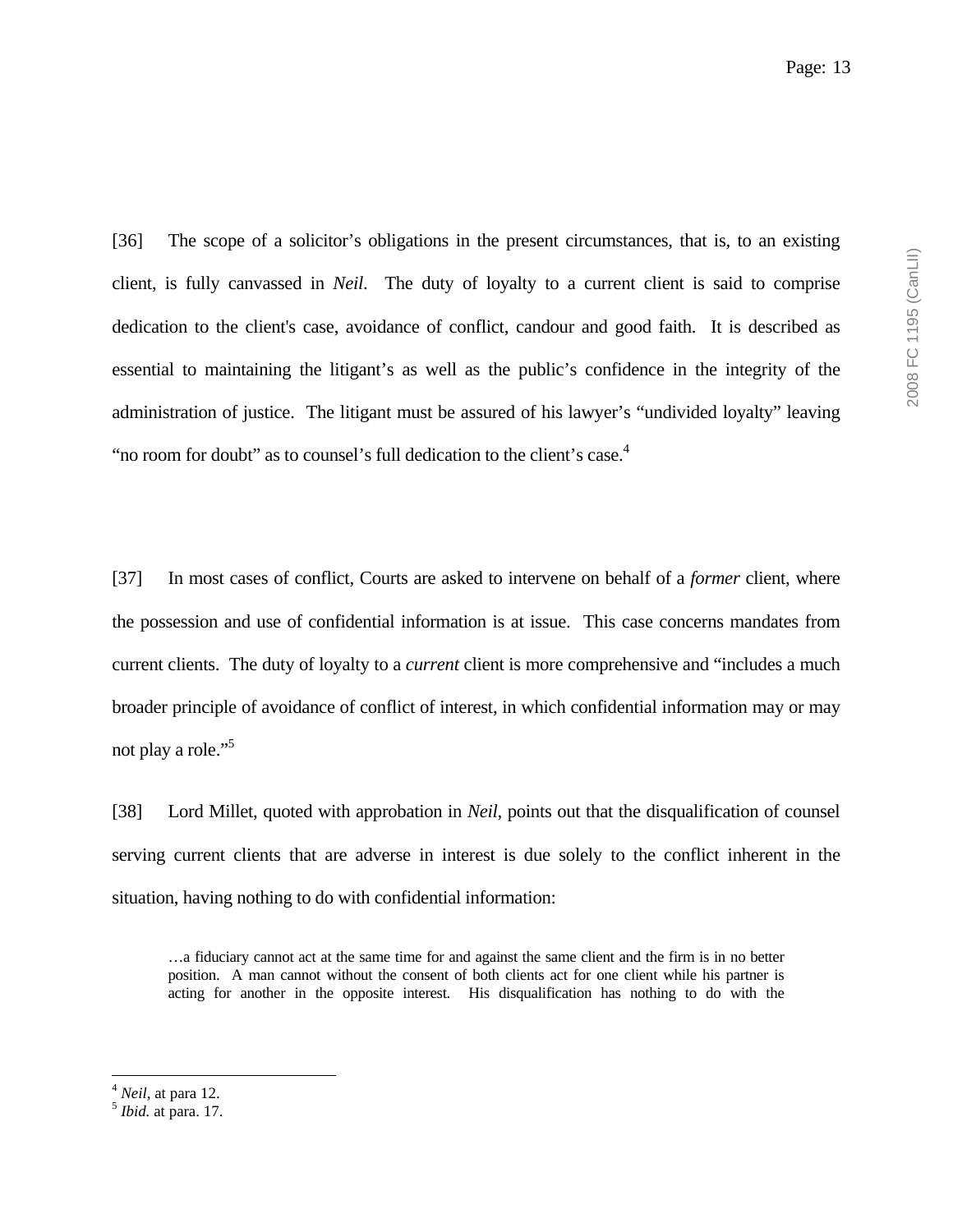confidentiality of client information. It is based on the inescapable conflict of interest which is inherent in the situation.<sup>6</sup>

[39] *Neil* recognizes that such a broad and "general" prohibition is undoubtedly a major inconvenience, especially for large, national firms with proliferating offices. However, Justice Binnie concludes that the bright line is nevertheless required, even when, as in this case, the mandates of the two clients are unrelated:

The bright line is provided by the general rule that a lawyer may not represent one client whose interests are directly adverse to the immediate interests of another current client -- *even if the two mandates are unrelated* -- unless both clients consent after receiving full disclosure (and preferably independent legal advice), and the lawyer reasonably believes that he or she is able to represent each client without adversely affecting the other.<sup>7</sup> (emphasis original)

[40] Subsequent applications of *Neil* have found that the nature or level of the work performed by a solicitor for a client does not mitigate the bright line rule. In *First Property Holdings Inc. v. Beatty* (2003), 66 O.R. (3d) 97 (*First Property*), a law firm was acting for the plaintiff in an action, at the same time that it was performing filing work with the Ontario Securities Commission on behalf of a defendant in the same action. In granting an order to remove counsel, the Court noted at paragraph 12:

Should there be different classes of clients, with differing obligations and duties dependent upon the nature of the tasks performed, and advice given? I think not. A current client of a law firm, even a client for whom mechanical tasks are performed is entitled to a duty of loyalty…

The Court went on to hold at paragraph 17:

<sup>6</sup> *Bolkiah v. KPMG*, [1999] 2 A.C. 222 at 234-35, cited in *Neil*, at para. 27. 7 *Neil,* at para. 29.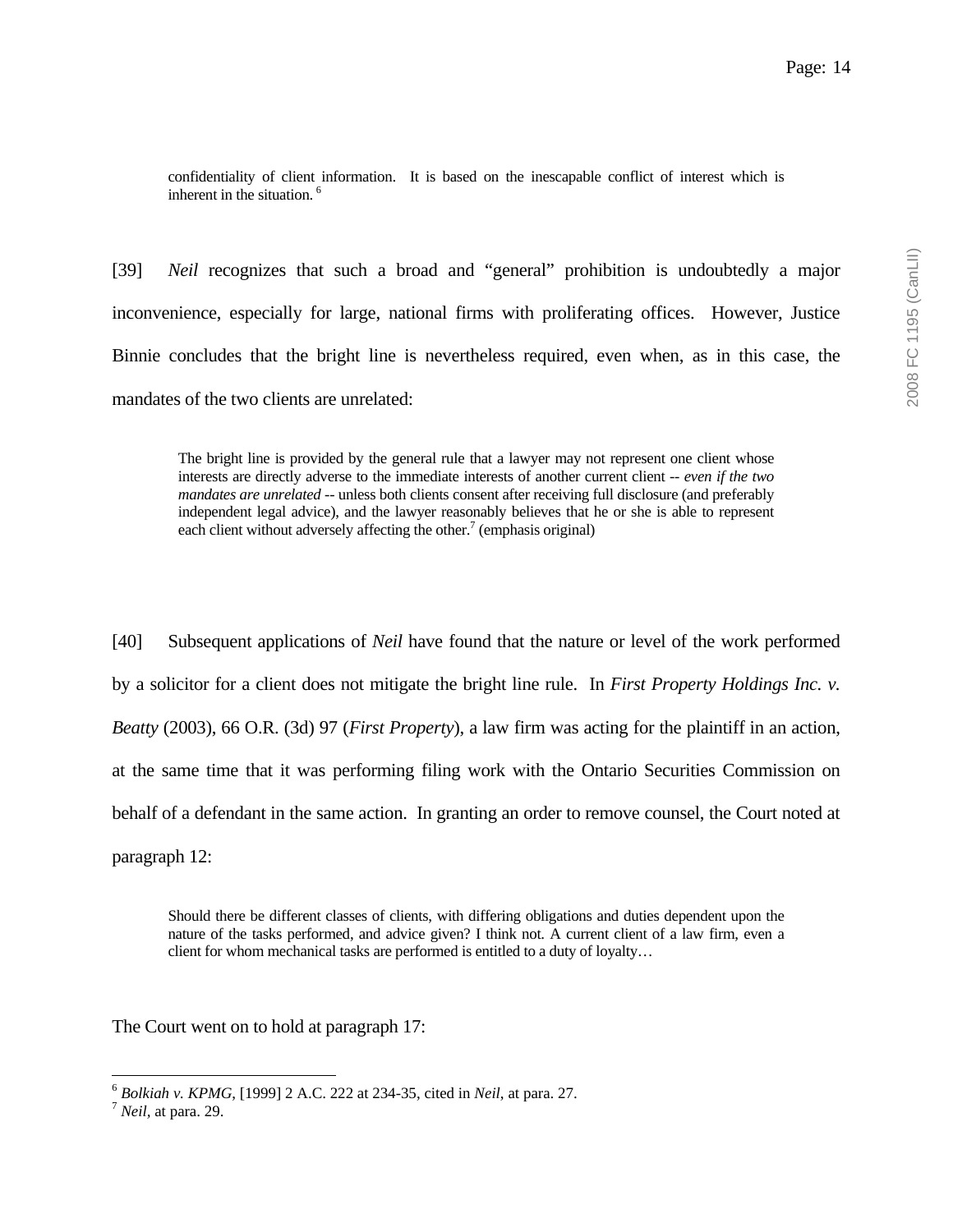The bright line test discourages nuances when a conflict of interest is in issue between an existing client of the firm and another client. Once there is a finding that there is a current solicitor-client relationship, the "bright line test" applies to avoid uncertainty and shades of grey.

### **Analysis and Conclusion**

[41] The plaintiff relies on *MacDonald Estate* and *Riberio v. Vancouver (City)* 2002 BCCA 678, (2002) B.C.L.R. (4th) 207 (*Riberio*) to support the argument that there can be a balancing of interests in the application if the "bright line" test that would allow Cassan Maclean to remain as counsel for the plaintiff.

[42] As relates to the balancing of interests, the distinction between the Supreme Court's approach in *MacDonald Estate* and *Neil* was addressed by Justice Binnie in *Strother v. 3464920 Canada Inc.,* 2007 SCC 24, [2007] 2 S.C.R. 177 (*Strother*) at paragraph 51:

This is not to say that in *Neil* the Court advocated the resolution of conflict issues on a case-bycase basis through a general balancing of interests, the outcome of which would be difficult to predict in advance. Once arrived at, however, the *MacDonald Estate v. Martin* rule protecting against disclosure of confidential information is applied as a "bright line" rule. The client's right to confidentiality trumps the lawyer's desire for mobility. So it is with *Neil*. **The "bright line" rule is the product of the balancing of interests not the gateway to further internal balancing.** (emphasis mine)

[43] To similar effect, in *First Property*, following its examination of the principles enunciated in *Neil*, and the *Rules of Conduct,* the Court concluded that the bright line applies in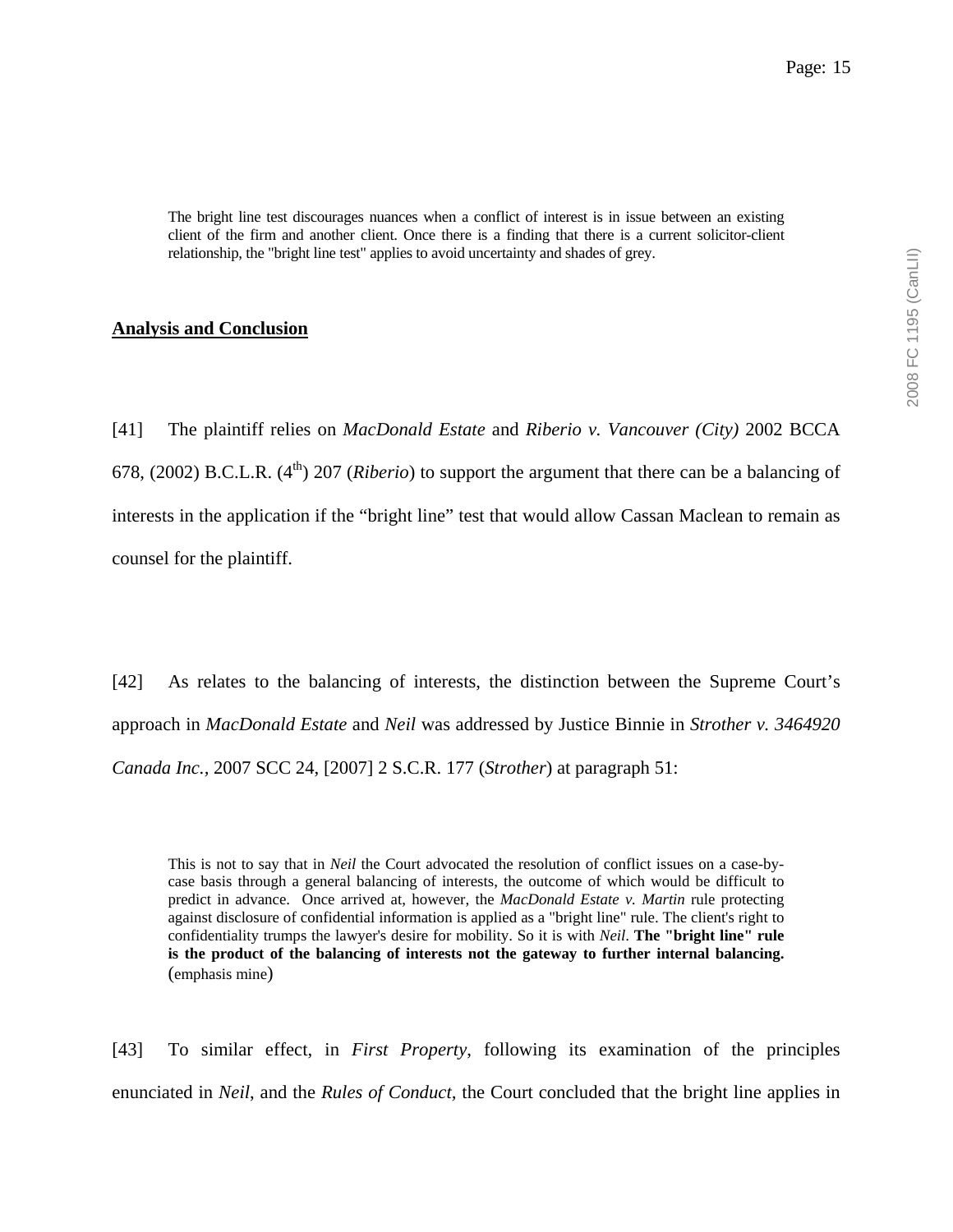the case of existing, or current clients, and that the balancing approach applies in the case of former clients.<sup>8</sup>

[44] The British Columbia Court of Appeal, in *Ribiero* does apply *MacDonald Estates* and engages in a balancing of interests in a case that, at one point, concerns concurrent retainers from adverse clients. The Court acknowledges in that case that *Neil* was only brought to its attention following the hearing. The case was distinguished on its facts and the principals in *Neil* were accordingly found to have no application. In the present circumstances, it is *Ribiero* that must be distinguished.

[45] There are a number of bases for so doing. At issue in that case were the *British Columbia Rules of Conduct* that allow concurrent mandates from opposing clients where the service provided to the clients is in respect of unrelated matters. Unlike the present circumstances, it would appear that the possession and use of confidential information was at issue in that case. Moreover, the facts in *Ribiero* may well come within an exception identified by Justice Binnie in *Neil*:

In exceptional cases, consent of the client may be inferred. For example, governments generally accept that private practitioners who do their civil or criminal work will act against them in unrelated matters...<sup>9</sup>

<sup>8</sup> *First Property* at para. 36. 9 *Neil* at para. 37.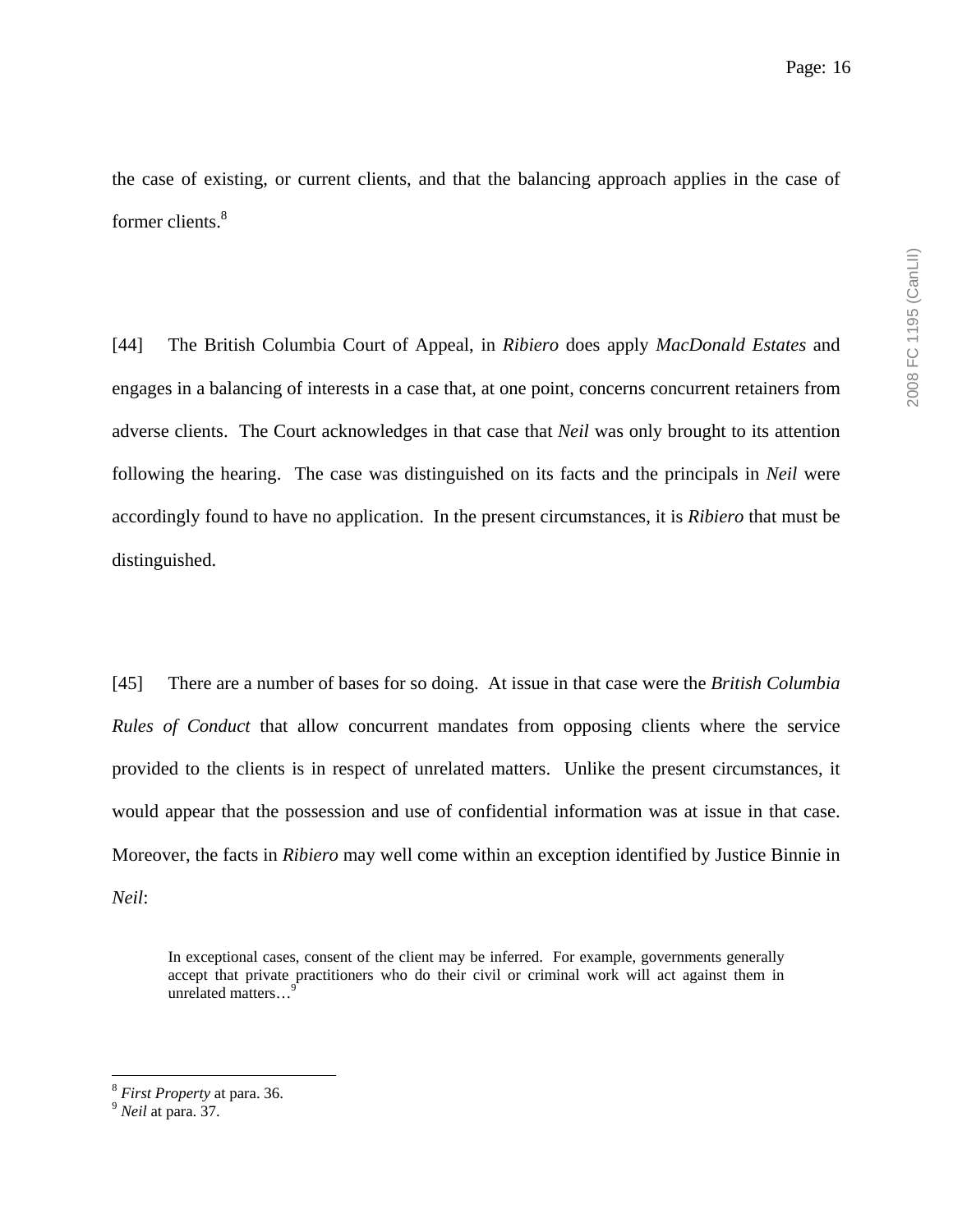[46] In this case, I find no reason to derogate from the strict application of the bright line rule to disqualify Cassan Maclean from acting for the plaintiff. Indeed, the plaintiff's own construal of the question to be determined by this Court underscores the necessity for the unequivocal application of the bright line in the circumstances. The issue for the plaintiff is as to how to apply the bright line prohibition given that in the result, one of the clients "has to go". LoTech maintains that it would be just and would present no difficulty or real cost to the defendants for this Court "to require" the defendants to complete or transfer or all of their patent applications to their other firms.

[47] It is not for the Court to direct, or choose among its clients, in order to enable Cassan Maclean to avoid its duty of loyalty or the consequences of its breach of that duty. The Court is in no better position than the firm, in that regard, as the firm's duty of loyalty is owed to both clients (see *Toddglen Construction Ltd. v. Concord Adex Developments Corp.* (2004), 34 C.L.R. (3d) 111).

[48] Cassan Maclean can also not invoke in its favour the prejudice that may have been caused to its plaintiff client. The firm has the responsibility to take the required measures to identify and avoid conflicts. The costs and inconvenience of recommencing the litigation with new counsel could have been avoided had counsel taken the minimally necessary step of conducting a conflict search before accepting the plaintiff's mandate to commence the litigation. The evidence is clear that it did not do so. This is not a case that calls for the balancing of interests. There is a clear prohibition to advising or representing both sides of a dispute.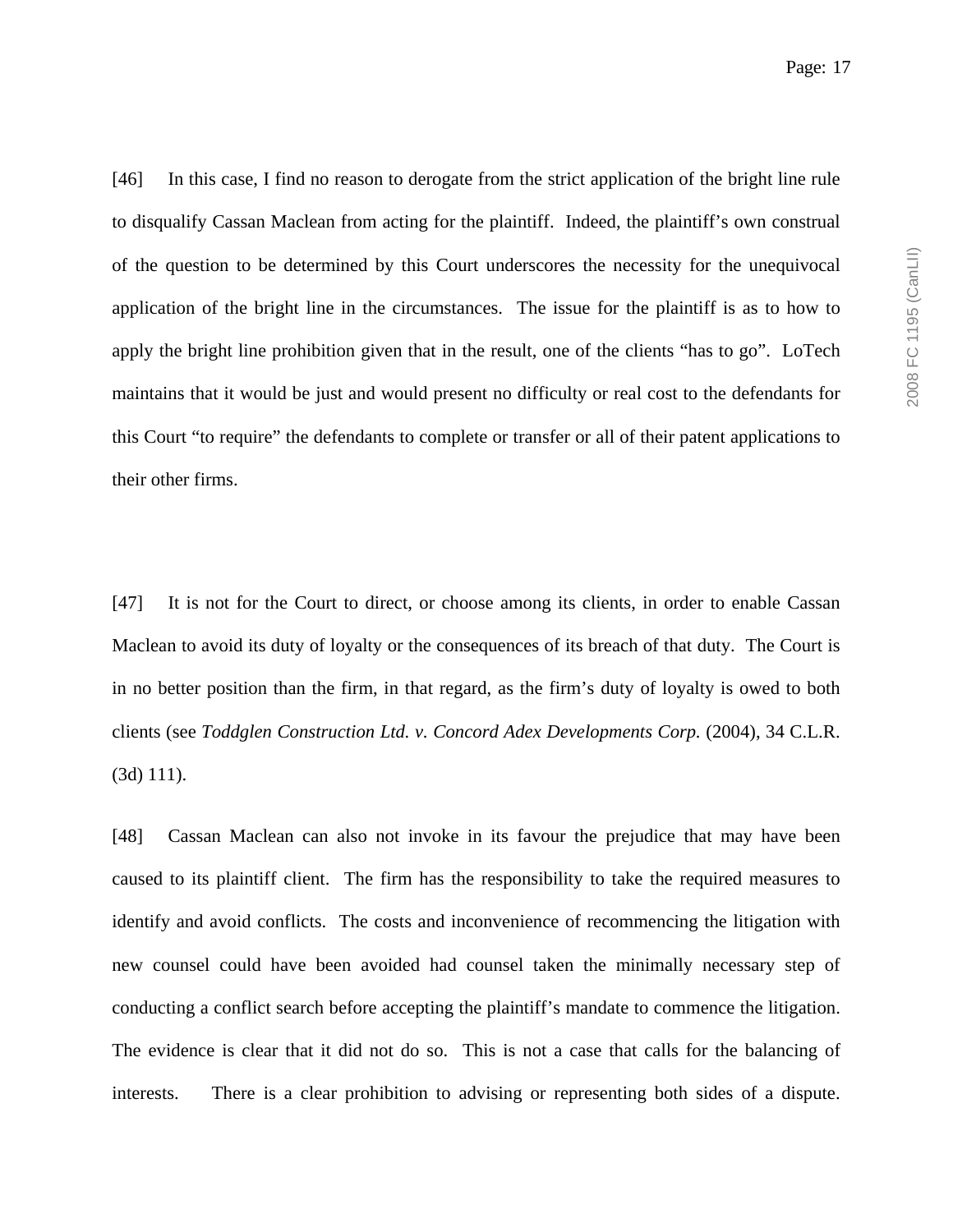Cassan Maclean simply could not accept a mandate from one client to sue another, existing client without adequate disclosure and consent. Having done nothing to avoid the conflict, and later having failed to recuse itself when the conflict was brought to its attention, Cassan Maclean's conduct calls to be sanctioned by the strict application of the bright line.

[49] I would add that if it were appropriate in the circumstances to consider the balance of interests, I would, in any case, have no basis to assert the interests of one client over the other, as neither wishes to be denied its choice of Cassan Maclean as counsel.

#### **Use of the motion as a Tactical Ploy/Delay**

[50] The plaintiff argues that the defendants' practice in retaining counsel is for tactical advantage, and has suggested that the defendants' delay in raising the conflict should bar any relief to the defendants. I say suggest, because the defendants' delay in raising the conflict, though raised in the Weissenboeck affidavit, and in the plaintiff's submissions on status review, was not pursued at the hearing of the motion.

[51] The Supreme Court in both *Neil*, and *Strother* cautioned against the use of motions to disqualify counsel for tactical purposes or advantage: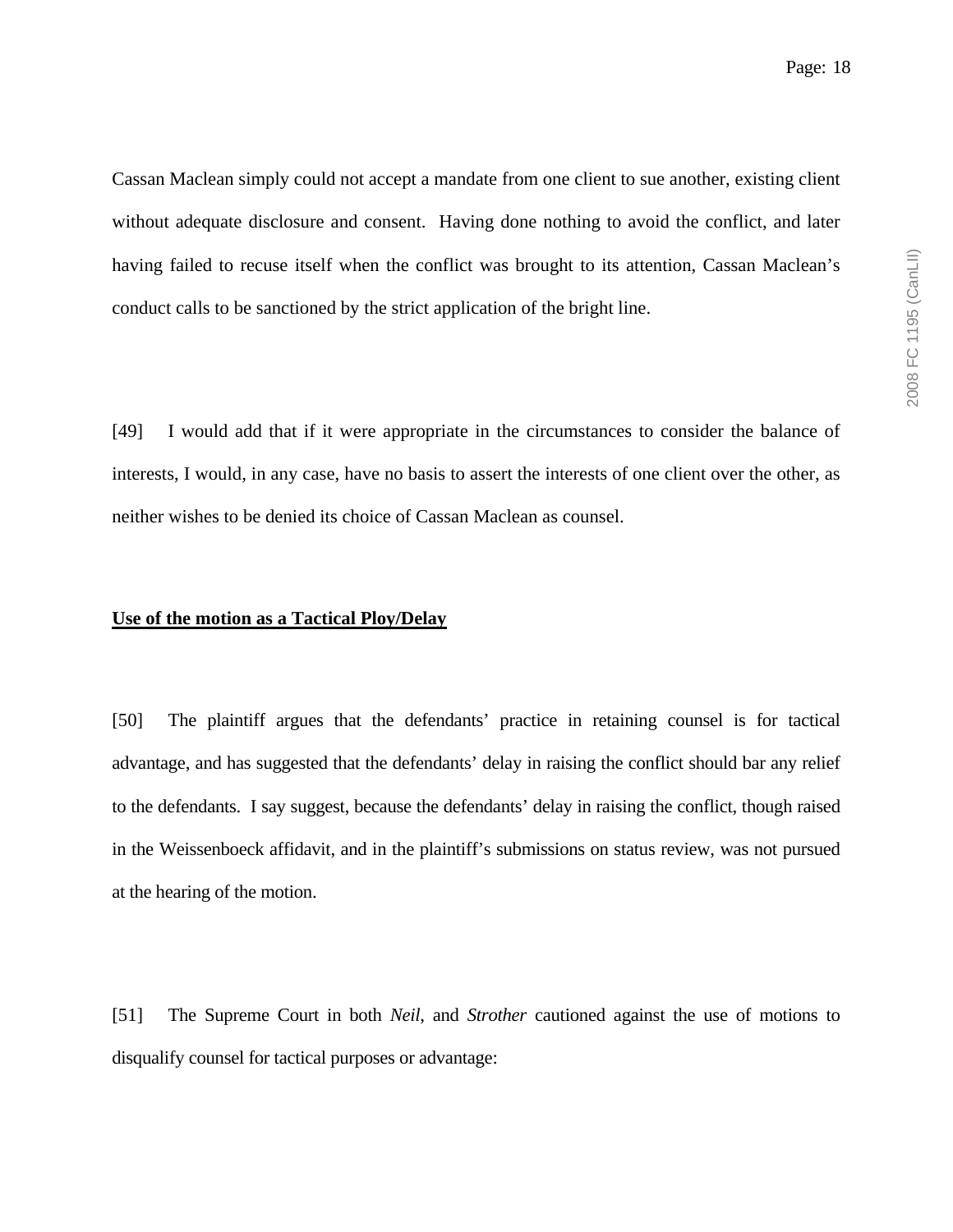These competing interests are really aspects of protecting the integrity of the legal system. If a litigant could achieve an undeserved tactical advantage over the opposing party by bringing a disqualification motion or seeking other "ethical" relief using "the integrity of the administration of justice" merely as a flag of convenience, fairness of the process would be undermined.<sup>10</sup>

[52] In the circumstances, there is nothing nefarious in the defendants' hiring of multiple intellectual property firms to represent them, and no basis to find that it is done for an improper purpose. There is equally no reason to accept the defendants' view that the plaintiff is wilfully choosing firms to represent it that are in conflict. Both the plaintiff and the defendants have utilized a variety of counsel in pursuing their intellectual property interests. Moreover, Weissenboeck admits on cross-examination that LoTech continues to have a number of intellectual property firms to choose from. There are no other grounds to suggest that the defendants are using conflict as a ploy. The plaintiff's charge that defendants are raising conflict to delay the prosecution of this proceeding, can equally be levelled at CM for not taking the appropriate measurers to prevent the conflict, or to resolve it.

[53] I turn to the defendants' delay in raising the conflict to the attention of Cassan Maclean or in bringing the motion to disqualify the firm from acting for the plaintiff in this action. The defendants were served with the statement of claim in the underlying action in September 2007, discovered the conflict during the course of settlement talks that were pursued between November 2007 and February 2008, but waited to raise the conflict until March 2008. I accept the explanation of the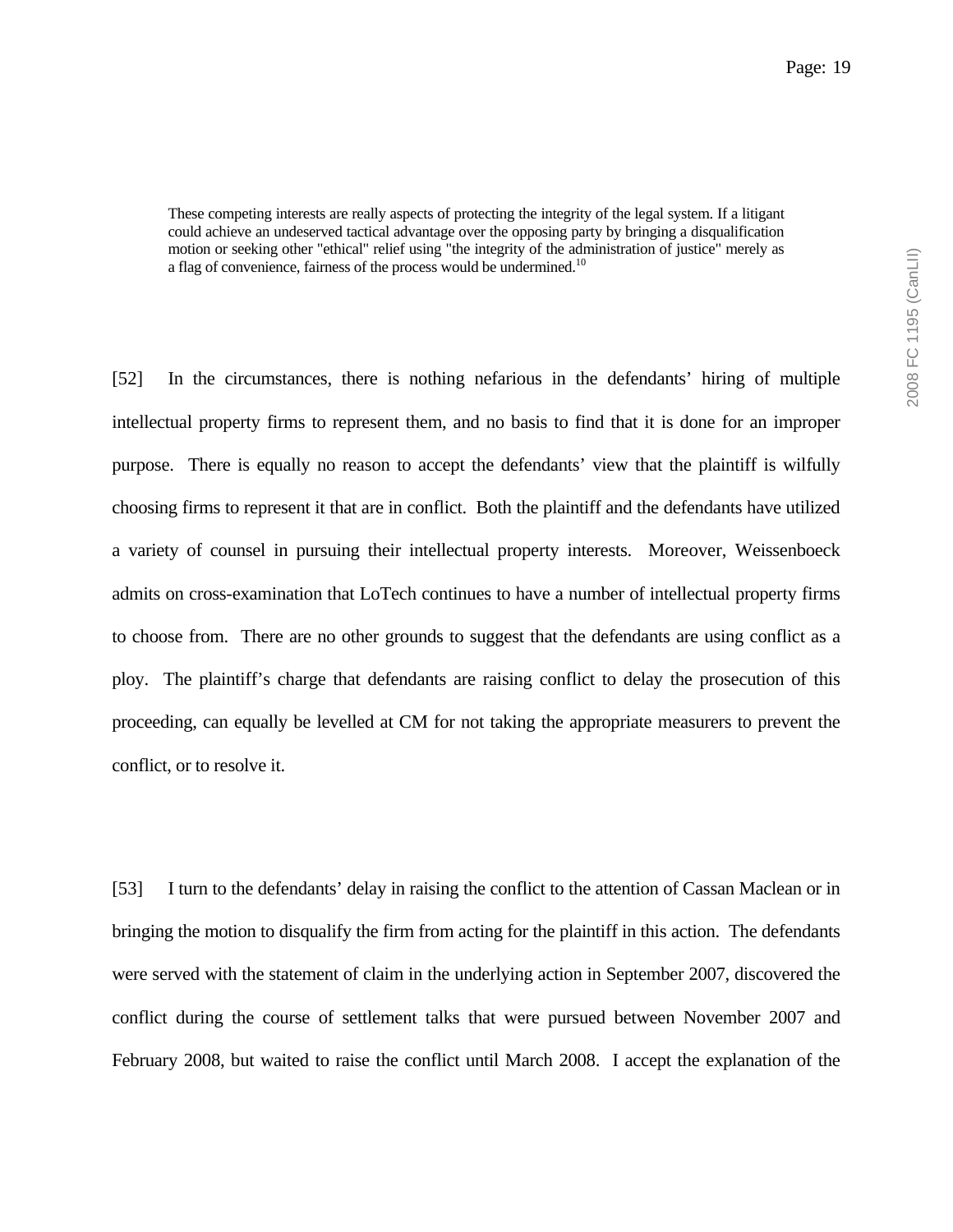defendants that the matter was raised at the earliest possible stage of the litigation, that is, before further steps had to be taken but in a manner to allow the settlement discussion to conclude.

[54] While delay in raising the issue of conflict cannot be condoned and may, in certain cases, amount to an implied consent, or to a waiver of a party's rights in respect of the conflict, $11$  nothing of the sort is alleged by the plaintiff. Here, the length of the delay was not inordinate and was satisfactorily explained. More importantly, there is no assertion of mischief or prejudice to the plaintiff as a result.

### **ORDER**

#### **THIS COURT ORDERS that**

- 1. Cassan Maclean LLP is disqualified from acting as counsel for the plaintiff, LoTech and is hereby removed as counsel of record.
- 2. Costs of this motion shall be payable by the plaintiff to the defendants.
- 3. The plaintiff shall appoint new counsel of record on or before **December 12, 2008**.

 <sup>10</sup> *Neil* at para 14. See also *Strother* at para. 36.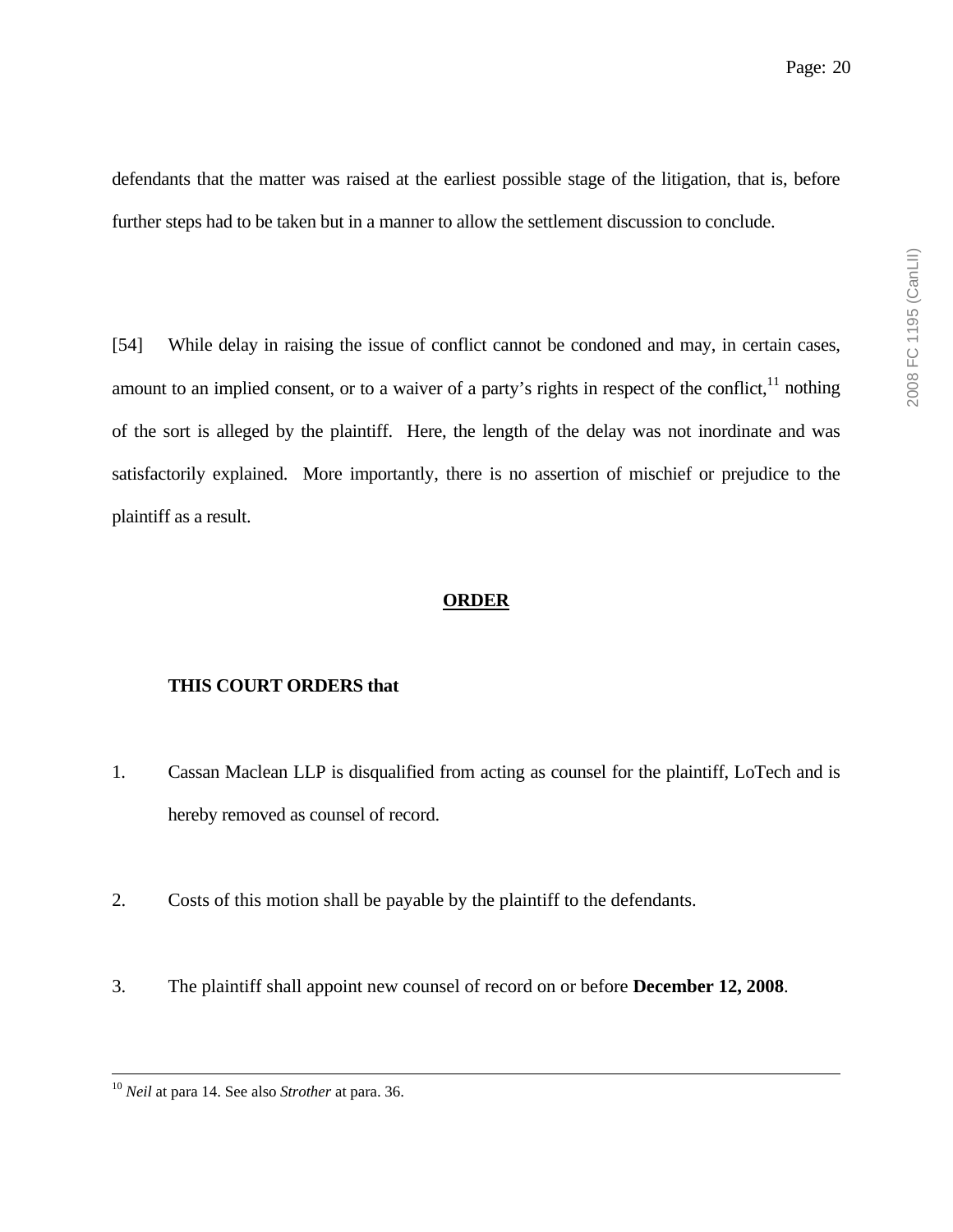4. New counsel acting for the plaintiff shall file a timetable for further steps in this proceeding, on consent, if any, by **December 21, 2008**.

"R. Aronovitch"

Prothonotary

 11 See *Dobbin v. Acrohelipro Global Services Inc.*, 2005 NLCA 22, (2005), 246 Nfld. & P.E.I.R. 177; *Saskatchewan River Bungalows Ltd. v. Maritime Life Assurance Co.*, [1994] 2 S.C.R. 490